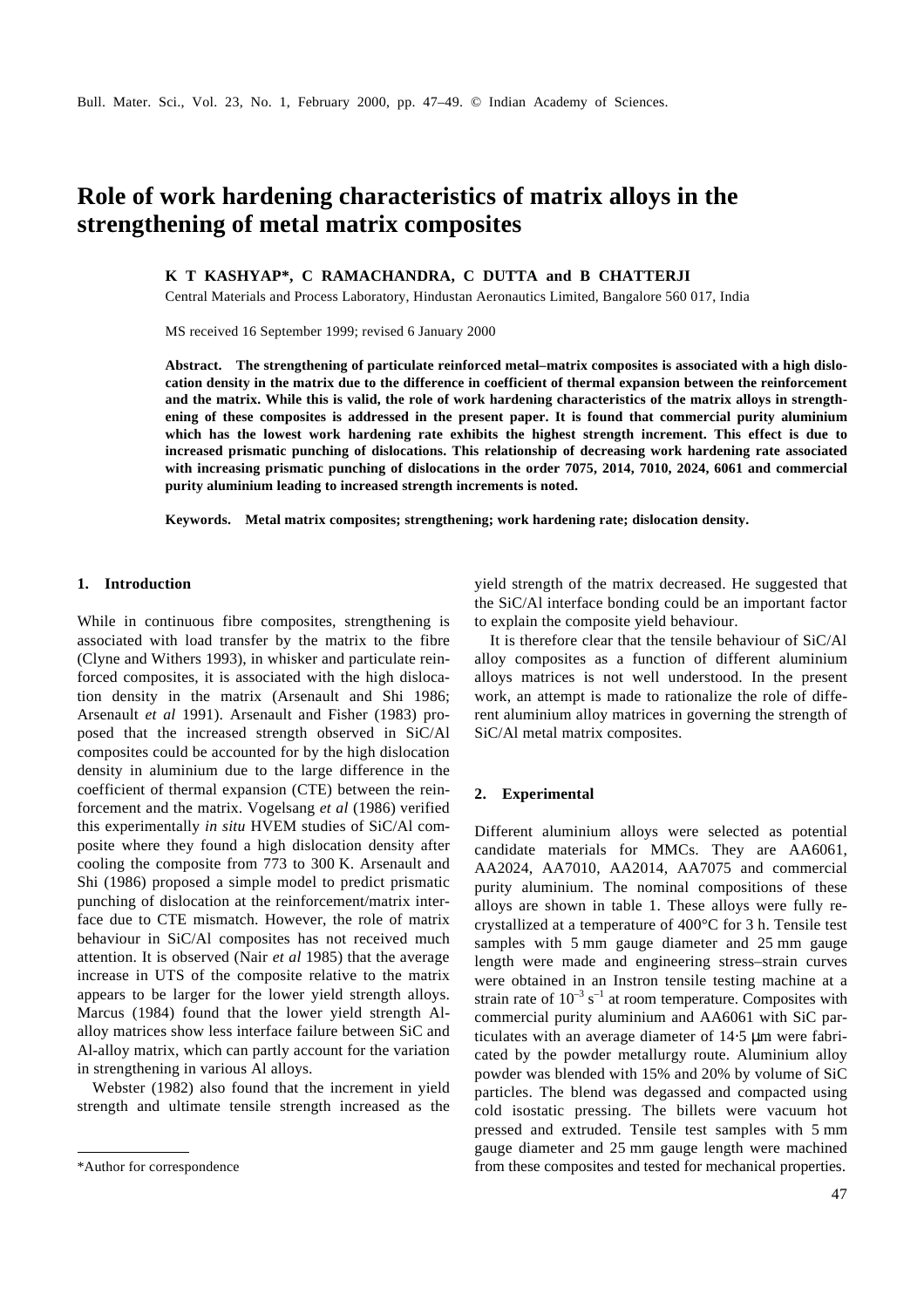| Sl.<br>no. | Alloy                   | Cu<br>$(\%)$ | Mg<br>(%) | Mn<br>$(\%)$ | Si<br>$(\%)$ | Fe<br>$(\%)$ | Ni<br>$(\% )$            | Cr<br>$(\%)$                   | Zn<br>$(\%)$ | Ti<br>$(\% )$            | Al<br>$(\% )$ |
|------------|-------------------------|--------------|-----------|--------------|--------------|--------------|--------------------------|--------------------------------|--------------|--------------------------|---------------|
| 1.         | AA6061                  | 0.4          | 1.2       | 0.15         | 0.8          | 0.7          |                          | 0.35                           | 0.25         | 0.15                     | Bal           |
| 2.         | AA7075                  | 2.0          | 2.9       | 0.03         | 0.4          | 0.5          | $\overline{\phantom{0}}$ | 0.4                            | $6-1$        | 0.2                      | Bal           |
| 3.         | AA2014                  | 5.0          | 0.8       | $1-2$        | $1-2$        | 0.7          | -                        | 0.1                            | 0.25         | 0.15                     | Bal           |
| 4.         | AA2024                  | 4.9          | 1.8       | 0.9          | 0.5          | 0.5          | -                        | 0.1                            | 0.25         | $\overline{\phantom{m}}$ | Bal           |
| 5.         | AA7010                  | 2.0          | 2.7       | 0.3          | 0.10         | 0.15         |                          | 0.05                           | $6-7$        |                          | Bal           |
| 6.         | Commercial<br>purity Al | 0.2          | 0.05      | 0.05         | 1.0          | 0.4          |                          | $\qquad \qquad \longleftarrow$ | 0.1          | —                        | Bal           |

**Table 1.** Chemical composition of various aluminium alloys used in the present work.

#### **3. Results and discussion**

The generated engineering stress–strain curves were converted into true stress–true strain curves. Figure 1 shows the true stress–true strain curves for different aluminium alloys viz. AA6061, AA2024, AA7010, AA2014, AA7075 and commercial purity aluminium. It is observed that commercial purity aluminium has the lowest yield strength and AA7010 has the highest yield strength. It is assumed that the non-linear part of the curve followed Zener– Hollomon relationship (Meyers and Chawla 1999) i.e.

$$
s = k e_r^n, \tag{1}
$$

where,  $\boldsymbol{s}$  is the true stress,  $\boldsymbol{e}_r$  the true plastic strain, *n* the strain hardening exponent and *k* a constant.

From the slope of the log(true stress) vs log(true strain) plots, the strain hardening exponents were calculated. Table 2 shows the strain hardening exponents for various alloys.

Differentiating (1) w.r.t. *e*

$$
\frac{d\mathbf{s}}{d\mathbf{e}} = \mathbf{k} n \mathbf{e}^{n-1} = \mathbf{k} \frac{n \mathbf{e}^n}{\mathbf{e}},
$$
  

$$
\frac{d\mathbf{s}}{d\mathbf{e}} = \frac{n \mathbf{s}}{\mathbf{e}}.
$$
 (2)

From the above relationship, the work hardening rate d*s*/d*e* was calculated at different strain values. Figure 2 shows the curve of  $ds/de$  vs true strain  $(e_r)$  for various alloys. It is seen that the work hardening curve is the lowest for commercial purity aluminium and highest for AA7075 alloy. Work hardening curves are placed in increasing order viz. commercial purity aluminium, 6061, 2024, 7010, 2014 and 7075.

Table 3 shows the mechanical properties of SiC/Al metal matrix composites with various aluminium alloy matrices. The objective of the exercise is to correlate the results of table 3 with those of figure 2.

It is seen from table 3 that the maximum yield strength increment occurs for commercial purity aluminium (300%),



Figure 1. True stress–true strain curves for different aluminium alloys.

|                 |  | Table 2. Strain hardening exponents in |  |
|-----------------|--|----------------------------------------|--|
| various alloys. |  |                                        |  |

| Sl.<br>no.                                     | Alloy                                                                     | Strain hardening<br>exponent                 |
|------------------------------------------------|---------------------------------------------------------------------------|----------------------------------------------|
| 1.<br>2.<br>3.<br>$\overline{4}$ .<br>5.<br>б. | AA6061<br>AA2024<br>AA7075<br>AA7010<br>AA2014<br>Commercial<br>purity Al | 0.23<br>0.16<br>0.21<br>0.07<br>0.12<br>0.17 |

followed by 6061 (40%), 2024 (40%), 7010 (19%) and 7075 (1⋅62%).

The model of Arsenault and Shi (1986) predicts an increment in dislocation density '*r*' due to CTE mismatch between reinforcement and matrix by prismatic punching of dislocations around reinforcement particles.

$$
\Delta \mathbf{r} = \frac{\Delta \mathbf{a} \, \Delta T \, N \mathbf{A}}{b},
$$

where  $\Delta a$  is the CTE mismatch,  $\Delta T$  the temperature difference, *N* the number of particles, *A* the total surface area